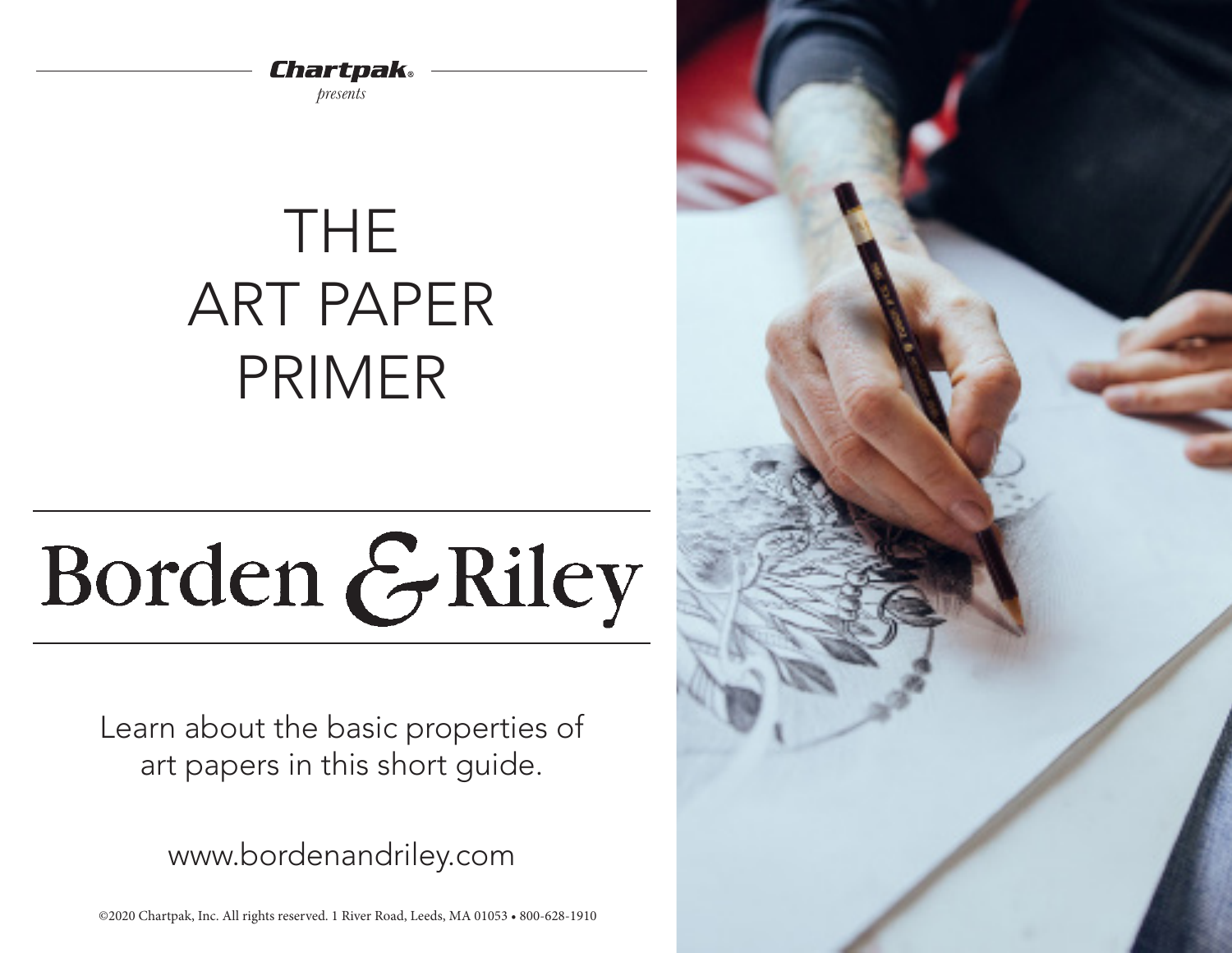# 1

# PROPERTIES

# FIBERS **WOOD PULP & RECYCLED CONTENT**

Wood pulp is cellulose fiber extracted from wood in a chemical or mechanical process to create paper. Recycled material makes up many wood pulp papers and is an ideal way to cut down on paper waste. However, the drawback to recycled pulp content in art papers is that the recycling process breaks down the fibers into shorter pieces, producing a less durable sheet. Three types of recycled material can go into recycled pulp:

**MILL WASTE** is the most common recycled material. Internal waste at the paper mills gets reclaimed and goes back into the paper manufacturing system to be re-pulped and made into paper once more.

**PRESS WASTE** is the second most common type of recycled paper. Processing waste, such as trimmed material or printed materials from printers that would otherwise go into landfills, gets sent to the paper mills to be recycled back into paper.

**POST CONSUMER WASTE** is the least common type of recycled pulp. Post-consumer waste (PCR) from magazines, office waste, newsprint, and other products gets recycled back into paper. 10%-20% PCR is considered high. The reason this is the least common source of recycled materials is due to contamination. Food residue, oil, grease, special coatings, and plastics are all contaminates that enter the paper stream and make it impossible to recycle back into art papers.

# **RAG**

This refers to cotton and linen papers. Some handmade papers still use recycled white cotton or linen rags to produce fine art papers. Most modern rag paper, however, uses fibers derived directly from the cotton or flax plant. Cotton Rag papers resist discoloration and tearing. Professional watercolorists and printmakers use them because they are durable when used with high amounts of liquid or pressure.

# **OTHER**

Natural grasses, hemp, and sugarcane are all materials that offer a wide variety of durability, archivability, and texture to paper. Synthetic materials such as polypropylenes and other plastics are newer types of paper popular with marker and mixed media artists.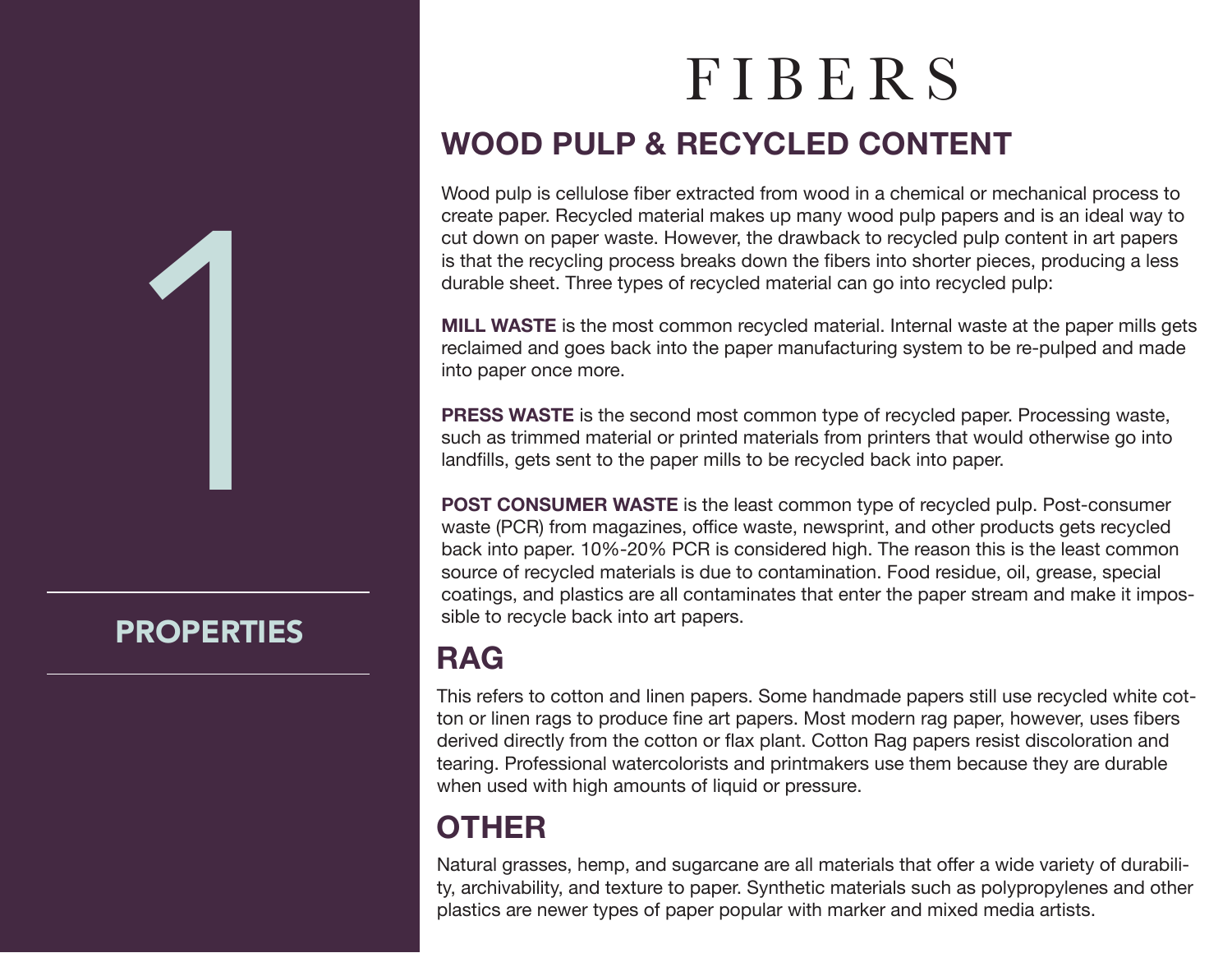# LONGEVITY

# pH

The scale for indicating the relative acid or alkaline qualities in a sheet is the pH. 0 through 6.9 indicates acid in the paper, the lower the number, the more acid. A reading of 7.0 indicates a neutral pH value (NpH). Numbers above 7.0 indicate that the paper is alkaline. Slightly alkaline is generally preferred to any acidity, especially for printmaking, but pH neutral is regarded as the best choice.

# ACID

Aluminum Sulphate, often used in the paper-making process, yields sulphuric acid. Sulphuric acid causes paper to discolor, become brittle and deteriorate. Some papers may contain acid and still state they are pH neutral. To do this, an alkaline buffer, such as calcium carbonate, is added to neutralize the acid. While buffered papers are not acid-free, they are preferred to papers that give an acid pH reading. Buffering tends to wear off, returning the paper to its acid state. Artists' papers should be acid-free to counter the effects of environmental acids and pollutants.

# ARCHIVABILITY

Originally the term archival meant that a material or product is permanent, durable or chemically stable and can therefore be used for preservation purposes. The American Society for Testing Materials, or ASTM, lists their standards below for the longevity of paper and pH types:

### ASTM Standards for Paper pH:

| Type | рH  | <b>Deterioration Range</b>        |
|------|-----|-----------------------------------|
|      | 5.5 | 50 to 100 years                   |
|      | 6.5 | 100 to 200 years                  |
|      | 7.5 | over 200 years (archival quality) |

## PROPERTIES

1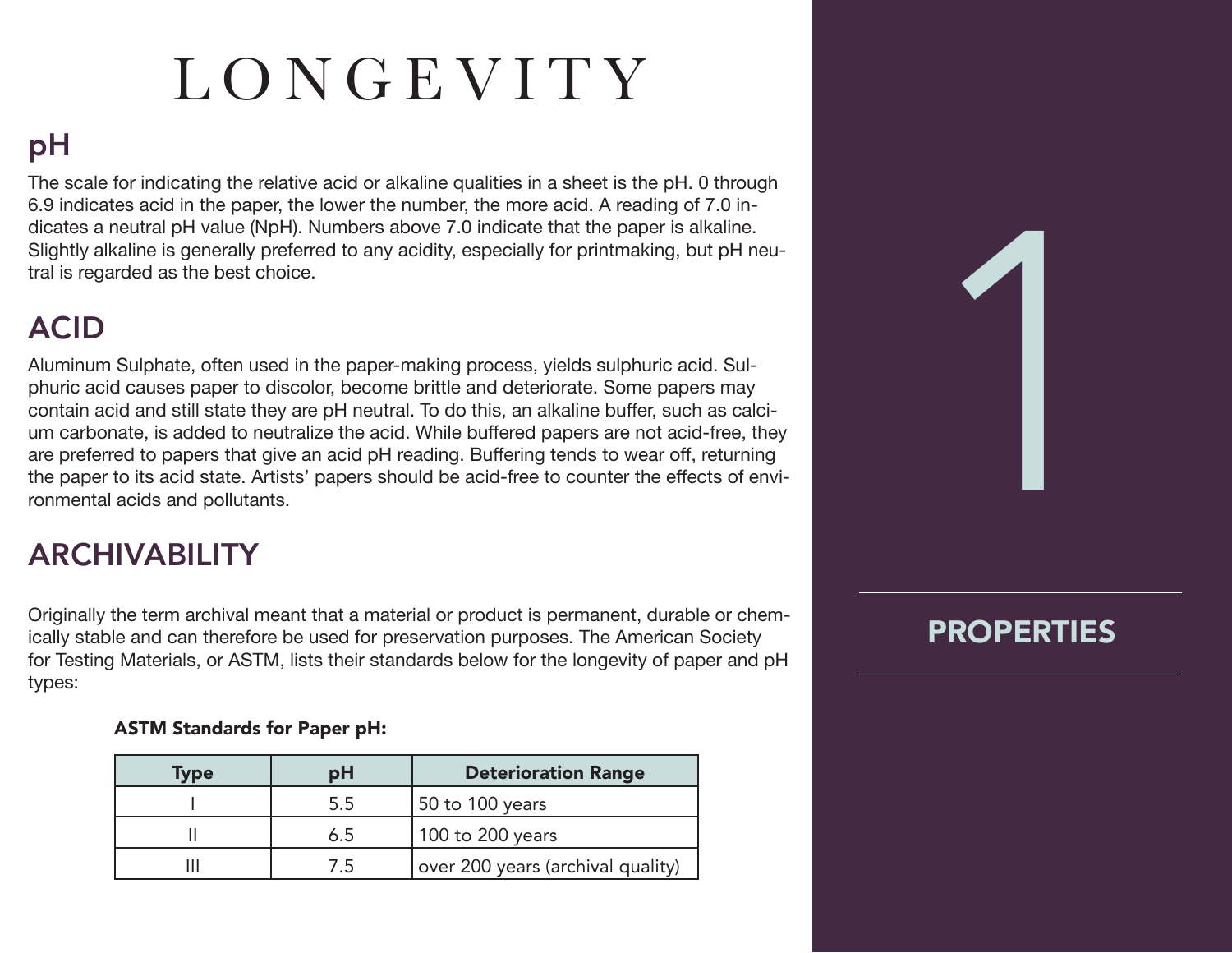

# **PROPERTIES**

# WEIGHT

# NORTH AMERICAN SYSTEM OF MEASURES

There are two methods used in North America to determine the weight of paper. The oldest method involves weighing the paper in pounds. A master sheet (the basis size) is cut, and a reem (500 sheets) of that paper is weighed in pounds. This method is falling out of favor because there are different basis sizes for different paper types, making a one to one comparison between papers difficult. For instance, you may have two types of art paper weighing in at 70 lbs, but one uses a larger basis size than the other, resulting in one paper being heavier than the other even though they list the same weight.

# ISO SYSTEM OF MEASURES

The second method that is becoming more popular is measuring the paper in grams per square meter, or GSM. One square meter of paper is weighed, regardless of the master sheet size. Using this technique allows artists to compare the weights of paper across types.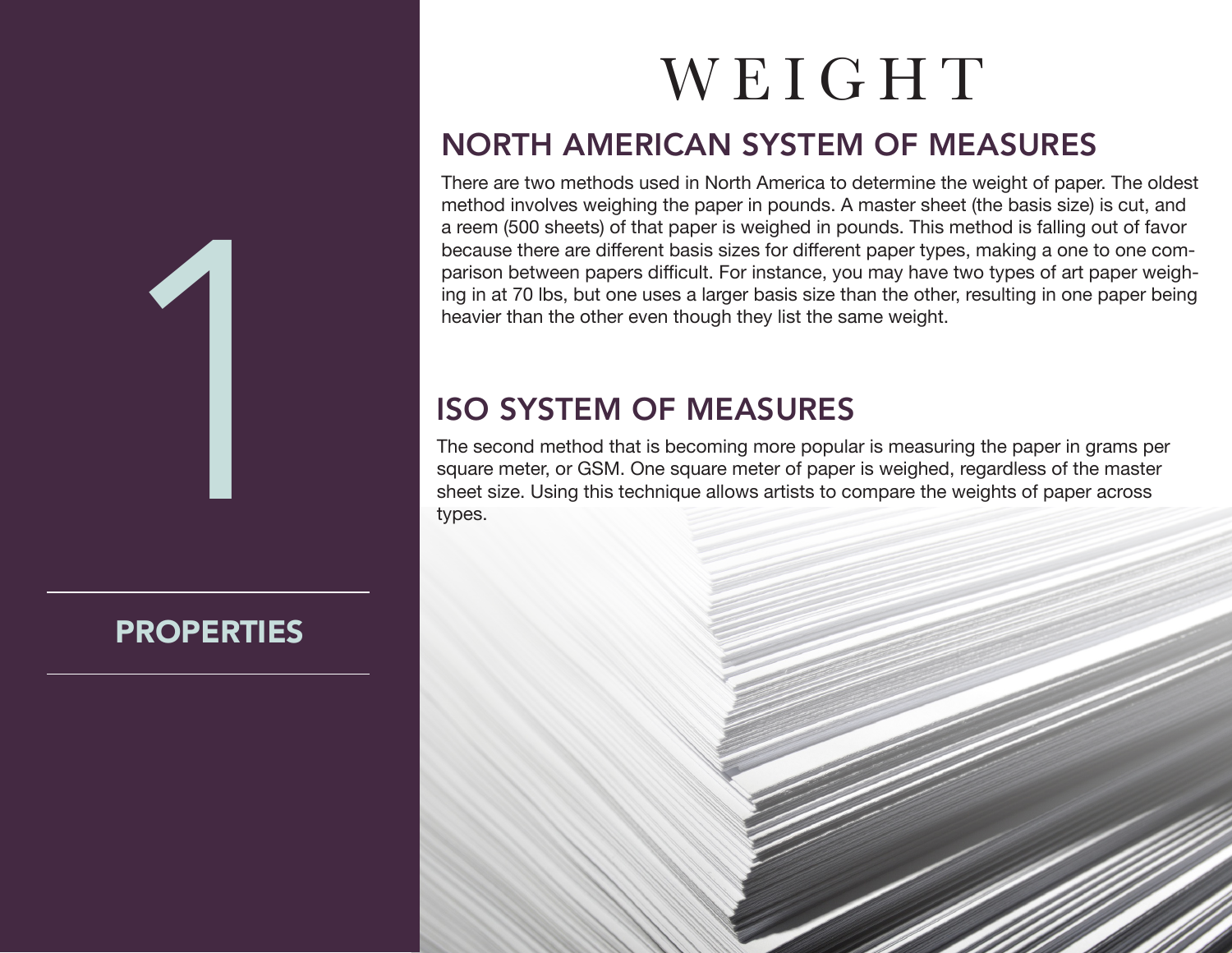# SHEET SIZE

# BORDEN & RILEY SHEET SIZES

### Paper Lines

- #10 Penny Sketch
- #37 Boris Marker
- #41 Light Tracing
- #51H Heavy Tracing
- #90 Vellum
- #110M Technical Vellum
- #116 Artist Drawing
- #120P Bristol Smooth
- #120V Bristol Vellum
- #234 Paris Paper for Pens
- #840 Kraft
- CHIP Chipboard
- DEN Denril

# SIZES

### Size Size Availablilty by Paper

| IN               | <b>MM</b>        | #10       | #37       | #41       | #51H      | #90       | #110M     | #116      | #120P     | #120V     | #234      | #840      | <b>CHIP</b> | <b>DEN</b> |
|------------------|------------------|-----------|-----------|-----------|-----------|-----------|-----------|-----------|-----------|-----------|-----------|-----------|-------------|------------|
| $2.5 \times 3.5$ | 64 x 90          |           |           |           |           |           |           | $\bullet$ |           |           | $\bullet$ |           |             |            |
| $5 \times 7$     | $127 \times 178$ |           |           |           |           |           |           |           |           |           | $\bullet$ |           |             |            |
| 6x9              | 152 x 229        |           |           |           |           |           |           |           |           |           |           | $\bullet$ |             |            |
| $6 \times 12$    | 152 x 305        |           |           |           |           |           |           |           |           |           | $\bullet$ |           |             |            |
| $8.5 \times 11$  | $216 \times 279$ |           |           |           |           |           | $\bullet$ |           |           |           |           |           |             |            |
| 9x9              | 229 x 229        |           |           |           |           |           |           |           |           |           |           | $\bullet$ |             |            |
| $9 \times 12$    | 229 x 305        | $\bullet$ | $\bullet$ | $\bullet$ | $\bullet$ | $\bullet$ | $\bullet$ | $\bullet$ | $\bullet$ | $\bullet$ | $\bullet$ | $\bullet$ | $\bullet$   | $\bullet$  |
| $11 \times 14$   | 279 x 356        | $\bullet$ | $\bullet$ | $\bullet$ | $\bullet$ | $\bullet$ |           | $\bullet$ | $\bullet$ | $\bullet$ | $\bullet$ |           | $\bullet$   | $\bullet$  |
| $11 \times 17$   | 279 x 432        |           |           |           |           |           | $\bullet$ |           |           |           |           |           |             |            |
| $12 \times 18$   | $305 \times 457$ |           |           |           |           |           |           | $\bullet$ |           |           |           | $\bullet$ |             |            |
| $14 \times 17$   | 357 x 432        | $\bullet$ | $\bullet$ | $\bullet$ | $\bullet$ | $\bullet$ | $\bullet$ | $\bullet$ | $\bullet$ | $\bullet$ | $\bullet$ |           | $\bullet$   | $\bullet$  |
| $19 \times 24$   | 483 x 610        |           | $\bullet$ |           |           |           |           |           | $\bullet$ | $\bullet$ | $\bullet$ |           |             |            |
| 18 x 24          | 457 x 610        | $\bullet$ |           |           |           |           | $\bullet$ | $\bullet$ |           |           |           | $\bullet$ | $\bullet$   |            |
| $24 \times 36$   | 610 x 914        |           |           |           |           |           |           | $\bullet$ |           |           |           |           |             |            |

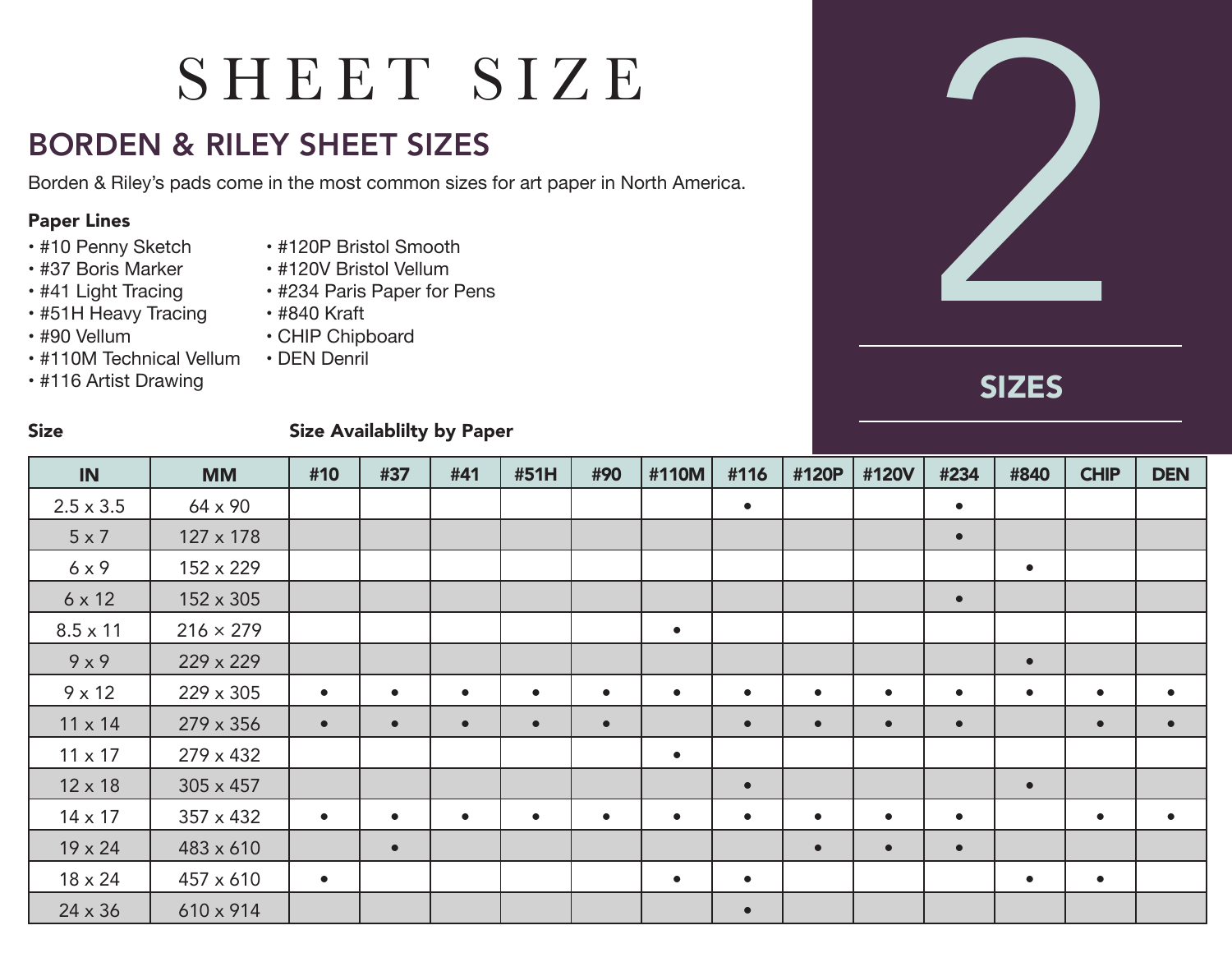

SIZES

# ROLL SIZE

# BORDEN & RILEY ROLL SIZES

Borden & Riley's rolls come in a wide variety of sizes in 5, 10, 20, 25, and 50 yard lengths.

### Paper Lines

- #10 Penny Sketch
- #25G Glassine
- #30W Sign Writer's Bond #116 Artist Drawing
- #35A Sunglo Autumn
- #35C Sunglo Canary
- #35W Sunglo White
- #41 Light Tracing
- #51H Heavy Tracing
- #110M Technical Vellum
- 
- #234 Paris Paper for Pens
- #840 Kraft
- DEN Denril

### Size Size Availablilty by Paper

| <b>IN x YD</b> | $MM \times M$ | #10       | #25G      | #30W      | #35A      | #35C      | #35W      | #41       | #51H      | #110M     | #116      | #234 | #840 | <b>DEN</b> |
|----------------|---------------|-----------|-----------|-----------|-----------|-----------|-----------|-----------|-----------|-----------|-----------|------|------|------------|
| $6 \times 50$  |               |           |           |           |           | $\bullet$ | $\bullet$ |           |           |           |           |      |      |            |
| $12 \times 20$ |               |           | $\bullet$ |           | $\bullet$ | $\bullet$ | $\bullet$ | $\bullet$ |           |           |           |      |      |            |
| $12 \times 50$ |               |           |           |           | $\bullet$ | $\bullet$ | $\bullet$ |           |           |           |           |      |      |            |
| $14 \times 20$ |               |           |           |           |           |           | $\bullet$ |           |           |           |           |      |      |            |
| 14 x 50        |               |           |           |           |           | $\bullet$ | $\bullet$ |           |           |           |           |      |      |            |
| $15 \times 25$ |               |           |           | $\bullet$ |           |           |           |           |           |           |           |      |      |            |
| $18 \times 5$  |               |           |           |           |           |           |           |           |           | $\bullet$ |           |      |      |            |
| $18 \times 10$ |               | $\bullet$ |           |           |           |           |           |           |           |           | $\bullet$ |      |      |            |
| $18 \times 20$ |               |           | $\bullet$ |           | $\bullet$ |           | $\bullet$ | $\bullet$ | $\bullet$ |           |           |      |      |            |
| $18 \times 25$ |               |           |           | $\bullet$ |           |           |           |           |           |           |           |      |      |            |
| $18 \times 50$ |               |           |           |           | $\bullet$ | $\bullet$ | $\bullet$ |           |           |           |           |      |      |            |
| $21 \times 20$ |               |           |           |           |           |           |           | $\bullet$ |           |           |           |      |      |            |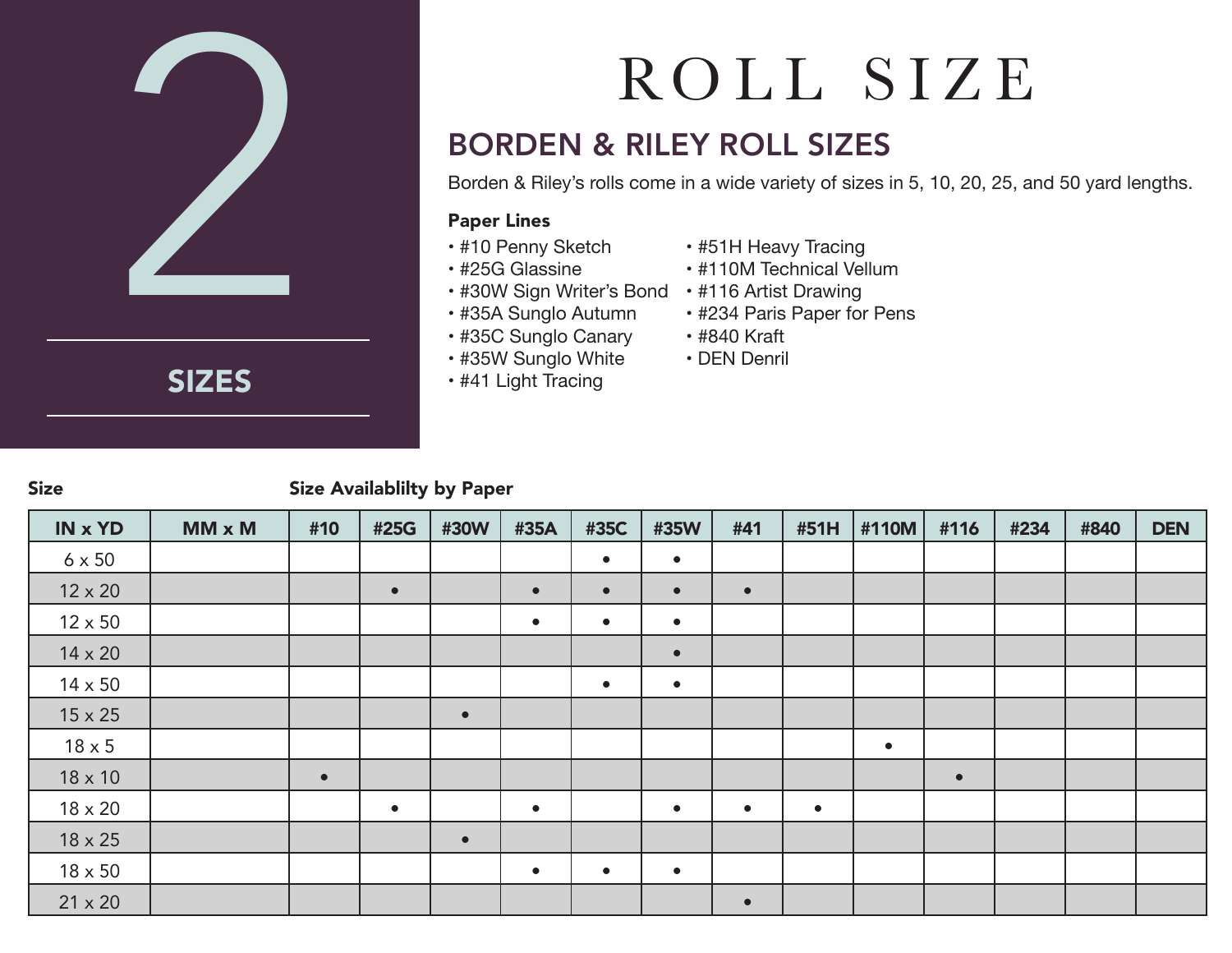# ROLL SIZES CONTINUED

IN x YD | MM x M | #10 | #25G | #30W | #35A | #35C | #35W | #41 | #51H |#110M| #116 | #234 | #840 | DEN  $21 \times 50$  **• 1 1 1 1 1 1 1 1** 24 x 5 • • 24 x 10 • • 24 x 20 • • • •  $24 \times 25$   $\qquad \qquad$   $\qquad$   $\qquad$ 24 x 50 • • • 30 x 10 •  $30 \times 25$   $\qquad \qquad$   $\qquad$ 30 x 50 • • 36 x 5 • • • 36 x 20 • • • • •  $36 \times 25$   $\qquad \qquad$   $\qquad$ 36 x 50 • • • 42 x 10 • 42 x 20 • • 48 x 10 • •  $48 \times 20$   $\left\lfloor \cdots \right\rfloor$   $\left\lfloor \cdots \right\rfloor$ 48 x 25 • 48 x 50 • • • 60 x 10 • •  $60 \times 20$   $\left\vert \begin{array}{ccc} \bullet & \bullet & \bullet \\ \bullet & \bullet & \bullet \end{array} \right\vert$  $60 \times 25$   $\phantom{00}$   $\phantom{00}$   $\phantom{00}$   $\phantom{00}$   $\phantom{00}$  $60 \times 50$   $\left| \begin{array}{ccc} \end{array} \right|$   $\left| \begin{array}{ccc} \end{array} \right|$   $\left| \begin{array}{ccc} \end{array} \right|$ Size Size Availablilty by Paper